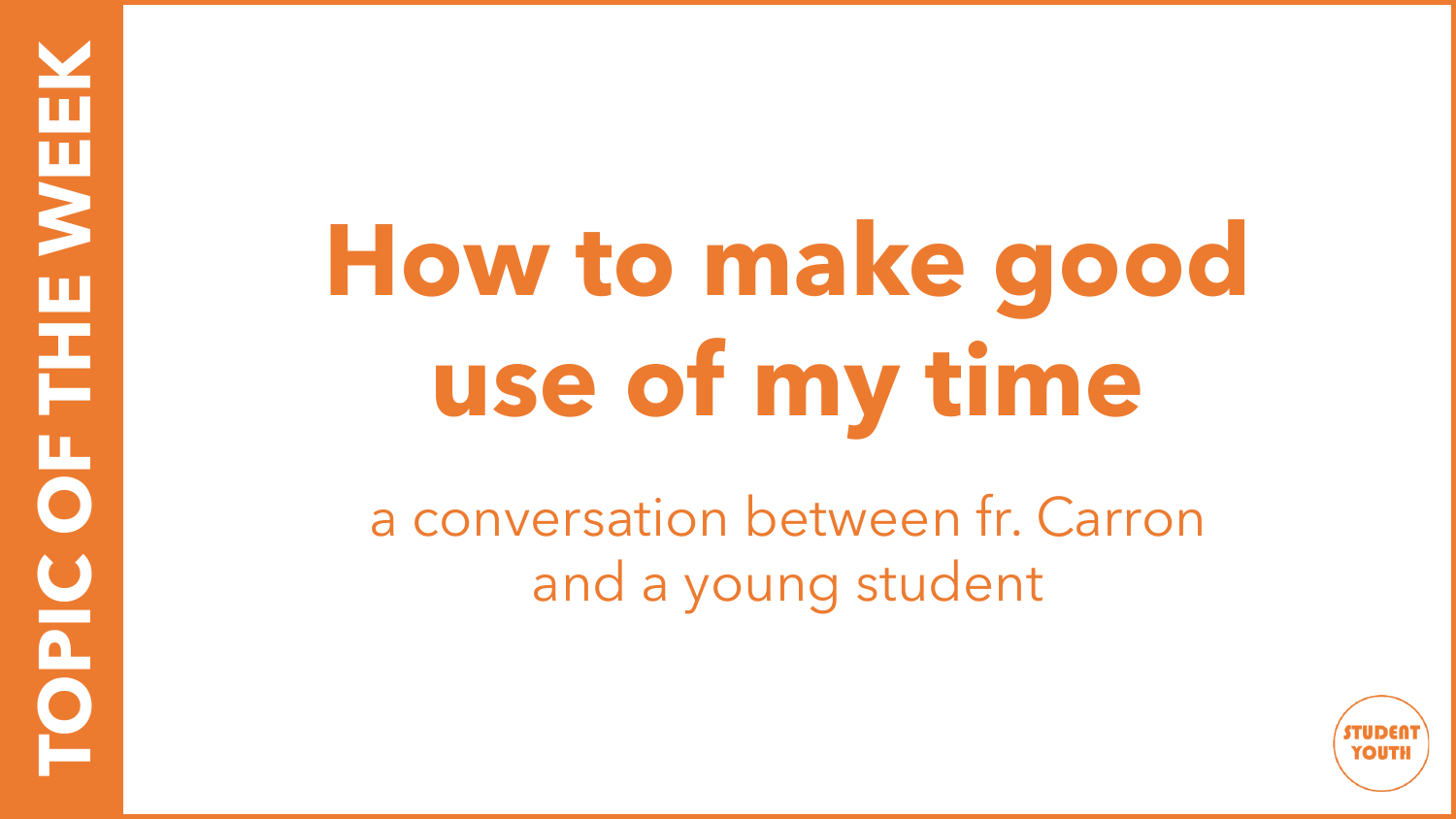## **How to make good use of my time**

a conversation between fr. Carron and a young student

**Student:** In quarantine I have frequently found myself thinking of a line by the rapper Marracash: "I fill time, but not my emptiness".

I have a lot of things going on and even manage to study well; time passes, but my heart is often bored, tired, and used to not asking itself anything anymore.

I often get to the end of the day and ask myself: "You've done lots of things, but are these enough to live?" In the last few weeks, I have been pulled out of this nothingness by certain "friendly presences" who have helped me be a grown-up in front of reality.

Moments such as the Student Youth's meetings and conversations with close friends continually wake me up and help me understand that I want to live as fully as possible, even in the current situation.

A "brief flame" is not enough; I am looking for something that lasts throughout every day whether I am confined to my home or not. However, in this period, I am more distracted than ever, and fall into my own worries and problems.